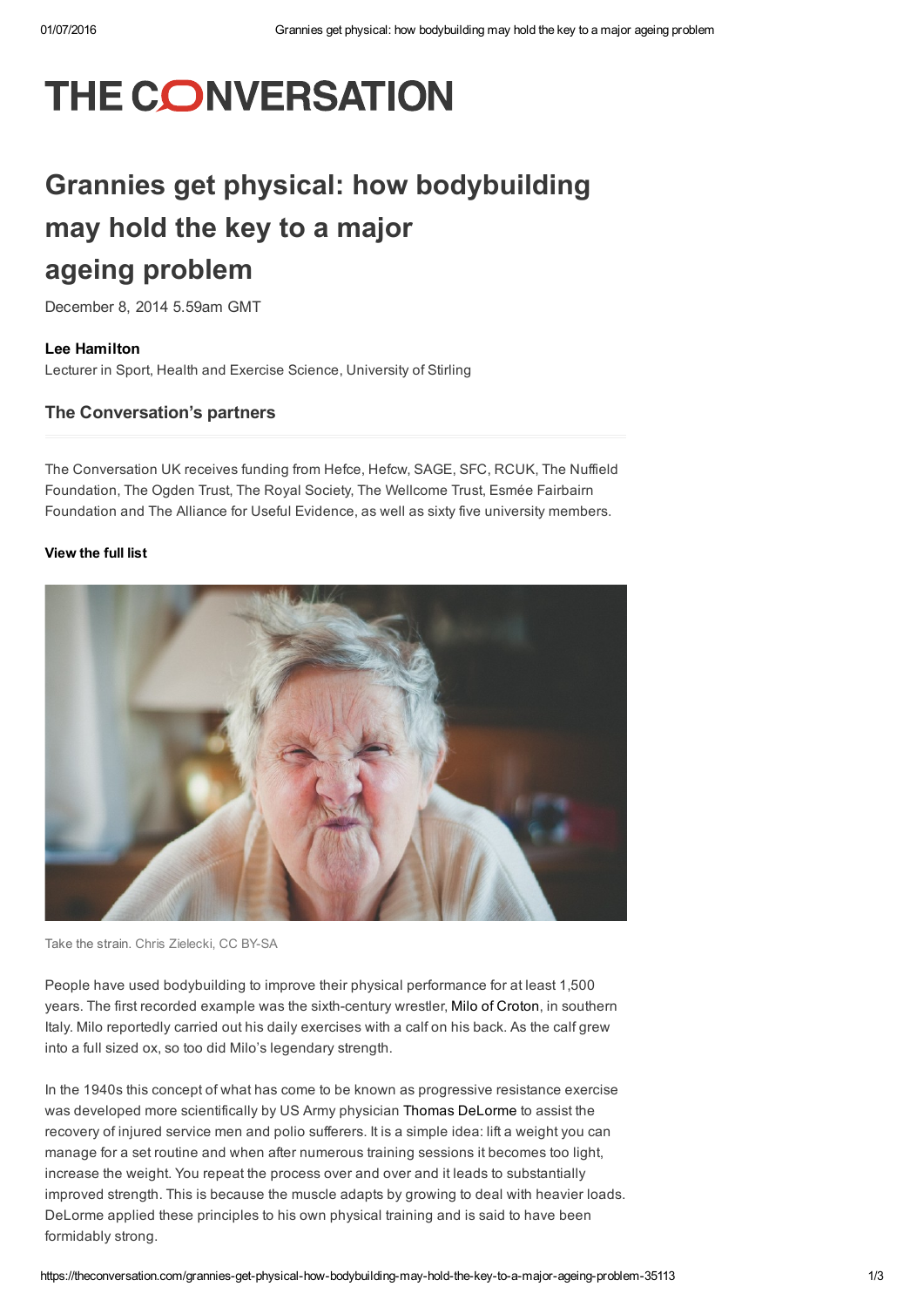01/07/2016 Grannies get physical: how bodybuilding may hold the key to a major ageing problem

# Our little protein factories

Thanks to these insights, in modern-day bodybuilding we now have a very good idea of how to improve muscle mass and strength. Muscle growth with progressive resistance exercise is a good example of how adaptable our skeletal muscle is. Part of the mechanism by which muscle grows is through a process called protein synthesis. Muscle grows by increasing the rate at which proteins are made, since muscle is made from protein.





Milo, original muscle man [Wikimedia,](https://www.flickr.com/photos/zanthia/12559719874/in/photolist-dYDztz-mb5m5q-jY5ysa-77XGzc-4Jw5o6-g8qAXS-e4raaW-fH6Ph-HZE2q-49qQ6-5NJx7r-7i1ev7-3yjeZZ-4Th99-6MUCzs-oykbfG-cWzreC-k8RR9o-jdzB6-aBzRb3-2ucE28-dJfAWQ-ack1Um-3Nh2iX-6zZbT8-85vyQU-41Xxu6-7MPe4X-7dNx9J-7MTatq-6c6j58-GegbS-pXuzyn-aqYwvB-4fdWhG-5ms878-7fpw6k-ht5VXC-pkgLv8-ijvuXU-Q6gpV-9c3Nfe-jsAb5-abej5Y-4191na-mtYRPv-88gJ3-ATDA-4zDCFX-9qNDQC) CC BY-SA

So macho! Kiselev Andrey [Valerevich](http://www.shutterstock.com/cat.mhtml?lang=en&language=en&ref_site=photo&search_source=search_form&version=llv1&anyorall=all&safesearch=1&use_local_boost=1&searchterm=bodybuilder&show_color_wheel=1&orient=&commercial_ok=&media_type=images&search_cat=&searchtermx=&photographer_name=&people_gender=&people_age=&people_ethnicity=&people_number=&color=&page=1&inline=234981475)

Protein synthesis also responds to eating dietary protein. And when protein is consumed following resistance exercise, muscle production is enhanced even further. [What's](http://jap.physiology.org/content/106/5/1692) more, muscles that have been subjected to resistance exercises increase their protein synthesis rates more than non-exercised muscles after each meal for at least the next 48 hours.

Not only is this insight useful for bodybuilders, it also tells us something useful about muscle wasting. We know that slow wasting conditions such as [sarcopenia,](http://www.webmd.com/healthy-aging/sarcopenia-with-aging) where muscle mass progressively diminishes with age, are [due](http://journals.lww.com/co-clinicalnutrition/pages/articleviewer.aspx?year=2012&issue=01000&article=00010&type=abstract) to the impaired ability of muscle to increase protein production in response to feeding or loading. In effect, the muscle's protein-building machinery becomes resistant to growth stimuli. This causes the protein, and hence the muscle, to be lost, which leads to reduced muscle function.

This is important because muscle loss with age is associated with impaired physical function and loss of independence. This is particularly true if it is combined with the muscle wasting that people experience if they are immobilised after injuries or surgery. For [example,](http://www.ncbi.nlm.nih.gov/pubmed/9302893) around 50% of women over the age of 65 who break a hip never walk again. The cause? Loss of muscle mass associated with the injury and the ensuing bed rest.

Sarcopenia is also associated with an increased risk of falling. A [review](http://jech.bmj.com/content/57/9/740.long) of the cost of treating fall-related injuries in 1999 showed that falls in the over-60s cost the UK government close to a £1bn a year (more than £1.5bn in today's money). There is therefore a huge public interest in developing safe and effective strategies to prevent muscle wasting.